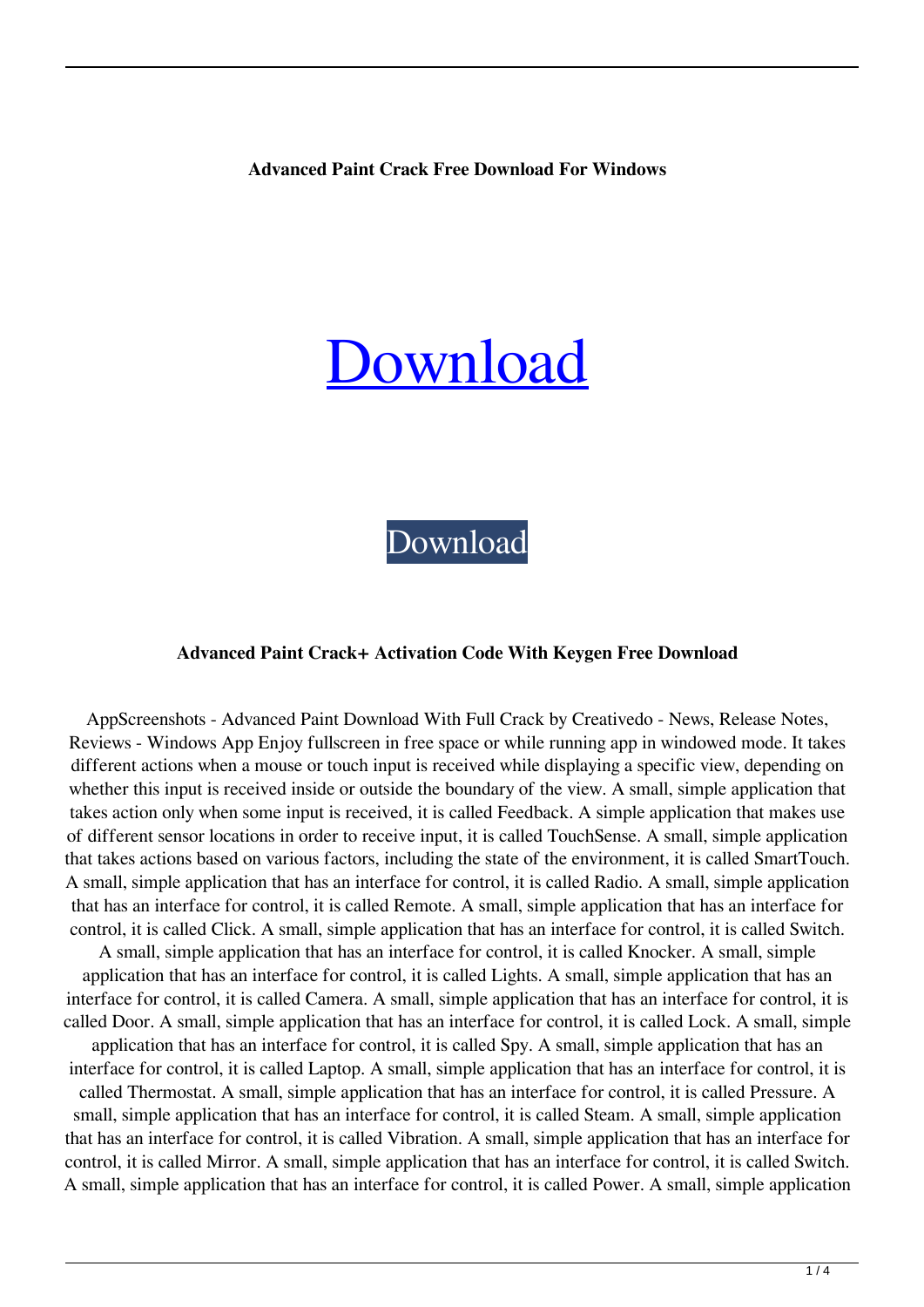that has an interface for control, it is called Remote. A small, simple application that has an interface for control, it is called Door. A small

# **Advanced Paint Crack Incl Product Key Free Download [Win/Mac] [Latest-2022]**

77a5ca646e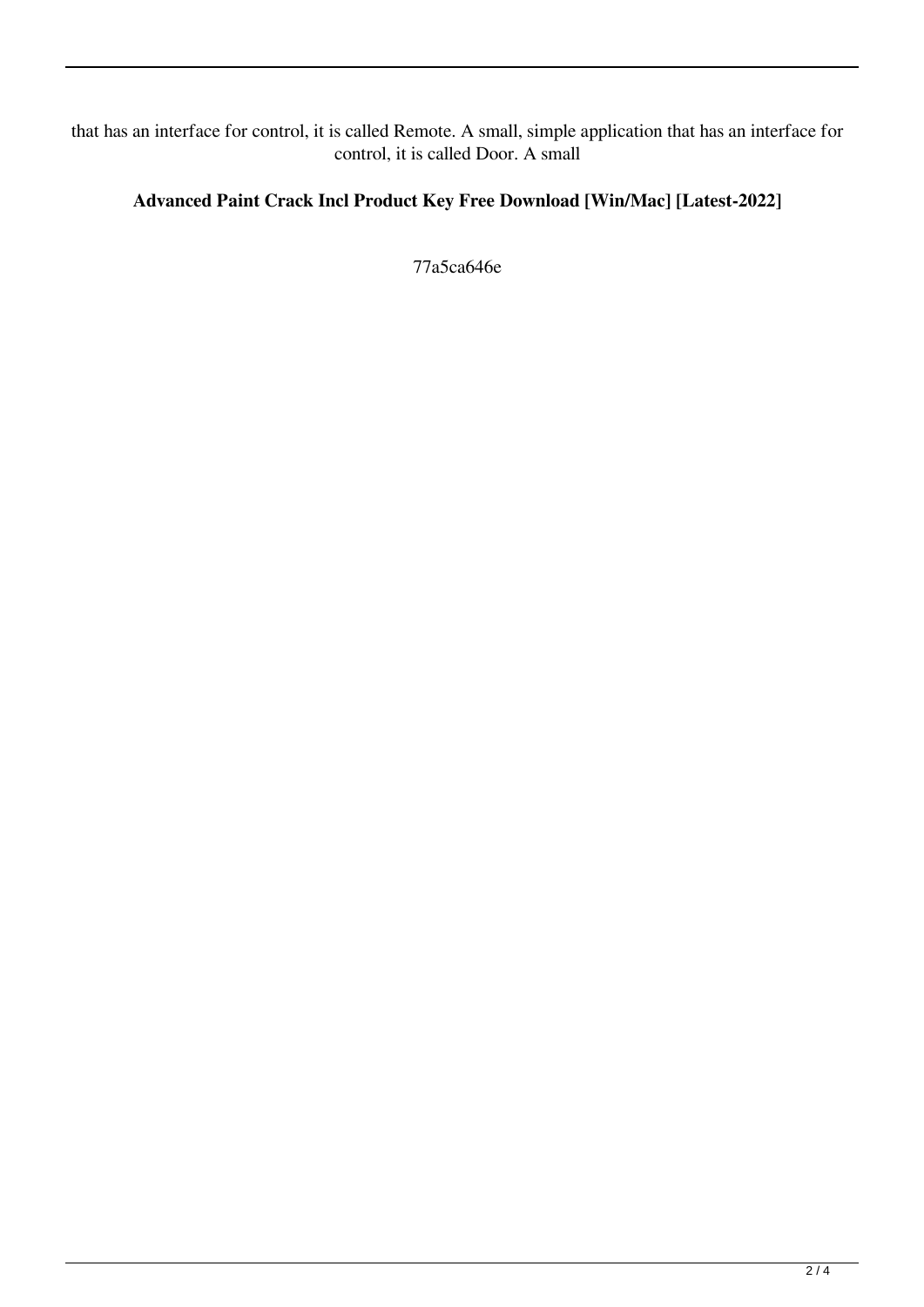## **Advanced Paint Crack+ Free Download**

1. Features It is easy to use, lightweight, and has a simple interface. It has no features to create something interesting or artistic. There is no possibility to save the image to file. Drawing It provides only three pens with predefined size, and there are no tools to manipulate existing images. It is limited to BMP file format for exporting the image to file. Editing There are no features to import or edit existing images. You can only export pictures. Drawing The interface is limited and difficult to use, in order to be used to the limits of its tools. There is no possibility to make any changes to the image. Editing Drawing There are no tools to make it easy to draw. The inability to make any changes to the image is a major drawback. The inability to save the image to file is even worse. Editing Creation possibilities There are no tools to create something interesting or artistic. There are no features to save the image to file. Creation It is limited to BMP format for exporting the image to file. Drawing It does not provide the possibility to make any changes to the image. Editing The interface is limited and difficult to use, in order to be used to the limits of its tools. The inability to make any changes to the image is a major drawback. The inability to save the image to file is even worse. In Conclusion Advanced Paint is anything but what its name suggests. Its poor design gives you extremely limited creation possibilities and the small canvas only enhances this disappointment. 4.6 Overall score: User: Peter F. 8/20/2011 Positives: Very easy to use, the program has a simple interface. Negatives: It is a bit of an annoyance that you cannot fit any other program to the side of the canvas while you are working on it. Drawing It provides only three pens with predefined size, and there are no tools to manipulate existing images. It is limited to BMP file format for exporting the image to file. Editing There are no features to import or edit existing images.

## **What's New In Advanced Paint?**